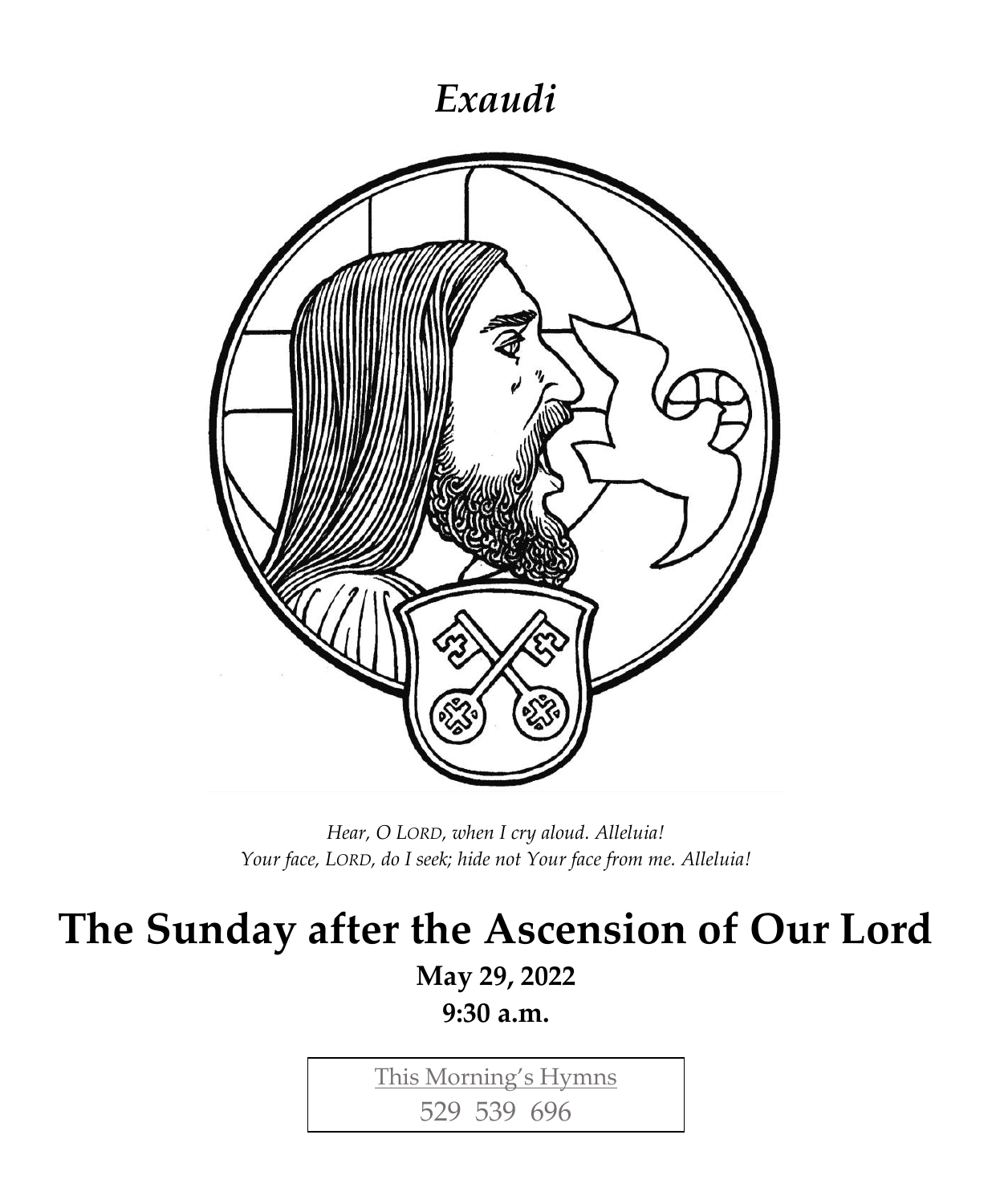# $H$  CONFESSION AND ABSOLUTION  $H$

- $\Box$  In the Name of the Father and of the  $\div$  Son and of the Holy Spirit.
- C **Amen.**
- L Beloved in the Lord! Let us draw near with a true heart and confess our sins unto God our Father, beseeching Him in the Name of our Lord Jesus Christ to grant us forgiveness.
- $\Box$  Our help is in the Name of the Lord,
- C **who made Heaven and earth.**
- $\Box$  I said, I will confess my transgressions unto the Lord,
- C **and You forgave the iniquity of my sin.**
- L Almighty God, our Maker and Redeemer, we poor sinners confess unto You that we are by nature sinful and unclean and that we have sinned against You by thought, word, and deed. Wherefore we flee for refuge to Your infinite mercy, seeking and imploring Your grace for the sake of our Lord Jesus Christ.
- C **O Most Merciful God, who has given Your only-begotten Son to die for us, have mercy upon us and for His sake grant us remission of all our sins; and by Your Holy Spirit increase in us true knowledge of You and of Your will and true obedience to Your Word, to the end that by Your grace we may come to everlasting life; through Jesus Christ, our Lord. Amen.**
- L Almighty God, our Heavenly Father, has had mercy upon us and has given His only Son to die for us and for His sake forgives us all our sins. To those who believe on His Name He gives power to become the children of God and has promised them His Holy Spirit. He that believes and is baptized shall be saved. Grant this, Lord, unto us all.
- C **Amen.**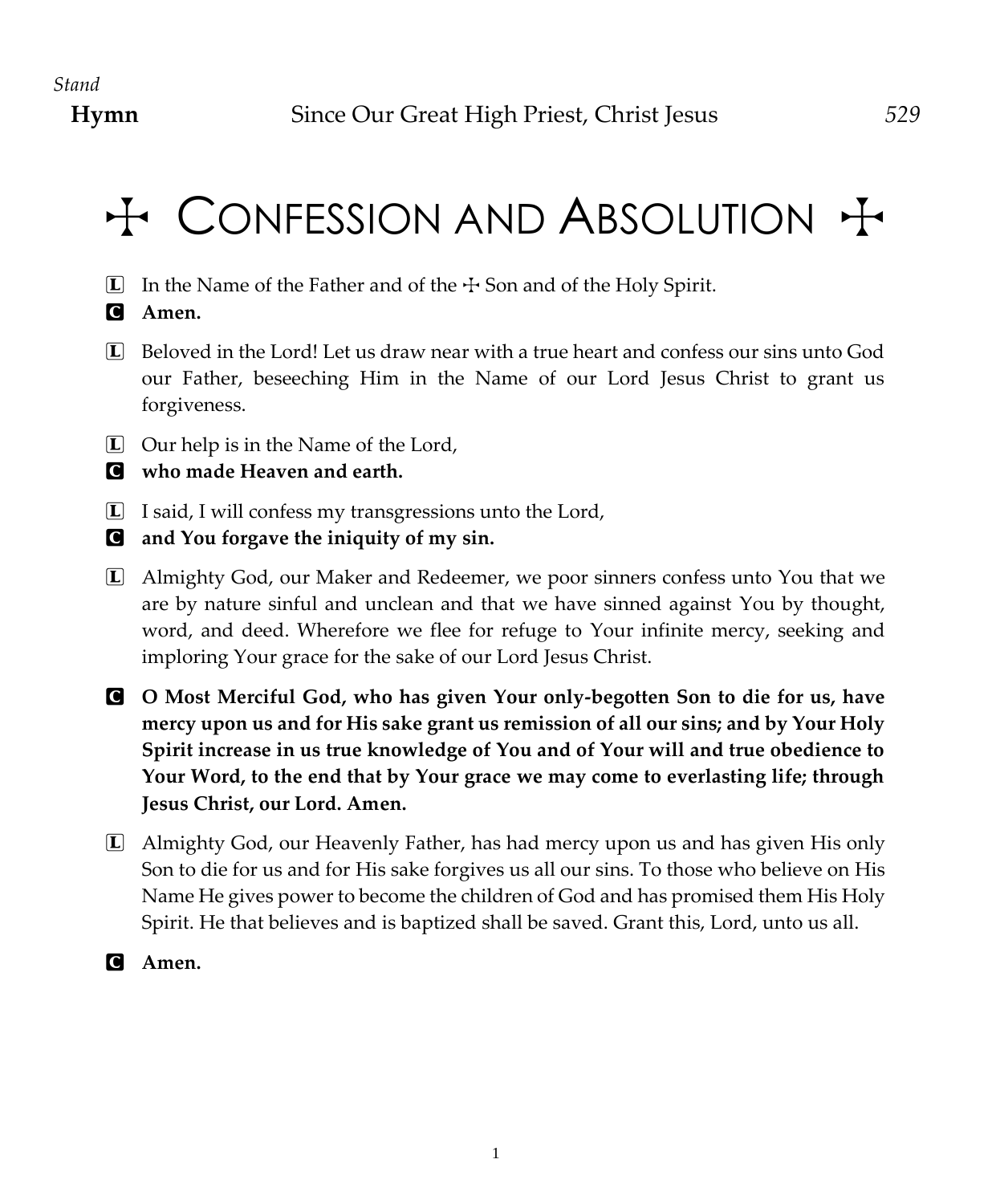# $H$  The Office of Matins  $H$

#### **Opening Versicles** *p. 219*

## $H$  PSALMODY  $H$

**Venite** *pp. 220–221*

**Psalm 51** *(antiphon: v. 10) Create in me a clean heart, | O God,\* and renew a right spirit with- | in me.* Have mercy on me, O God, according to Your | steadfast love;**\*** according to Your abundant mercy blot out my trans- | gressions. **Wash me thoroughly from my in- | iquity,\* and cleanse me | from my sin!** For I know my trans- | gressions,**\*** and my sin is ever be- | fore me. **Against You, You only, have I sinned and done what is evil | in Your sight,\* so that You may be justified in Your words and blameless in Your | judgment.** Behold, I was brought forth in in- | iquity,**\*** and in sin did my mother con- | ceive me. **Behold, You delight in truth in the inward | being,\* and You teach me wisdom in the | secret heart.** Purge me with hyssop, and I | shall be clean;\* wash me, and I shall be whit- | er than snow. **Let me hear joy and | gladness;\* let the bones that You have bro- | ken rejoice.** Hide Your face | from my sins,**\*** and blot out all my in-  $\vert$  iquities. **Create in me a clean heart, | O God,\* and renew a right spirit with- | in me.** Cast me not away from Your | presence,**\*** and take not Your Holy Spirit | from me. **Restore to me the joy of Your sal- |vation,\***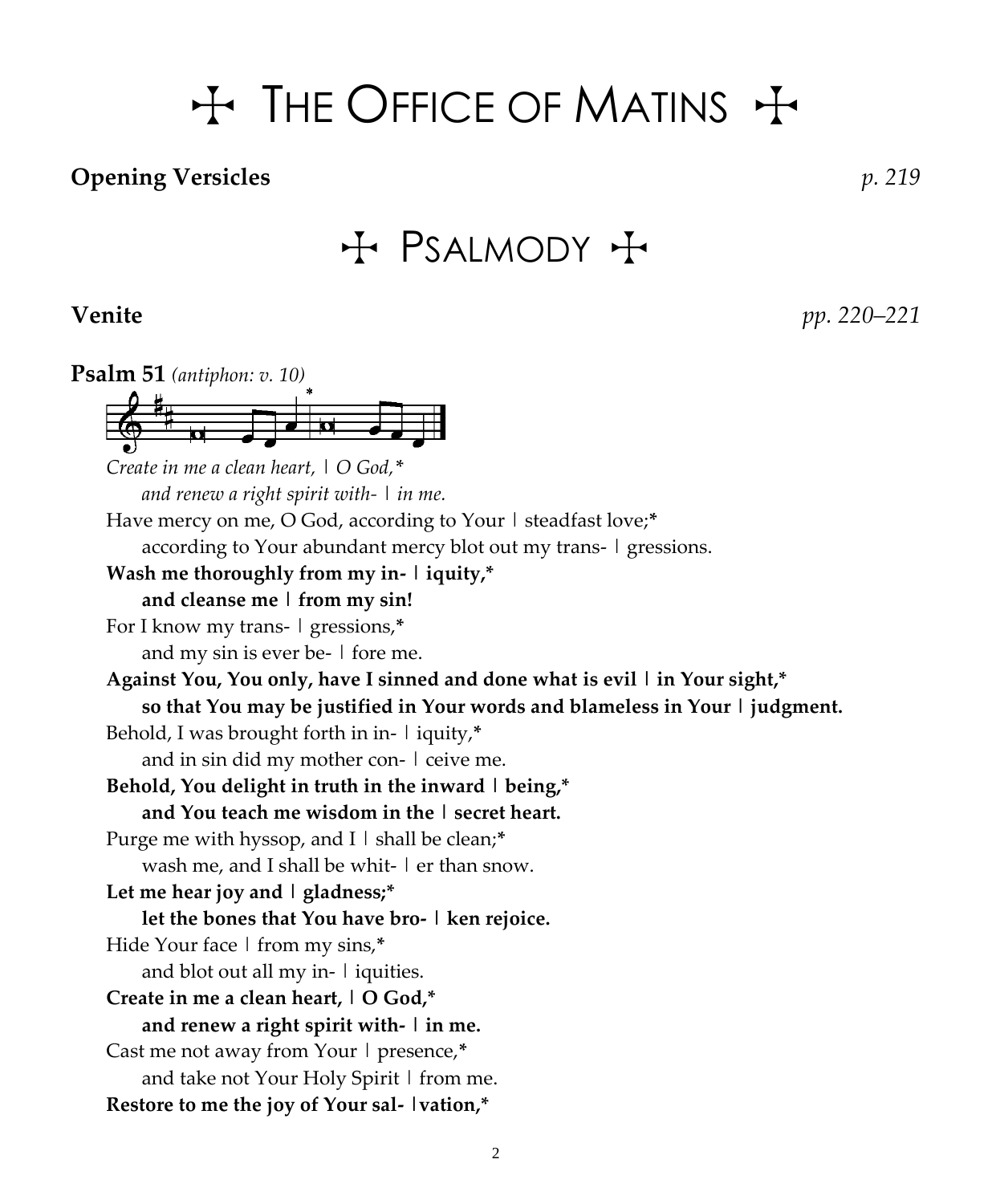**and uphold me with a willing | spirit.** Then I will teach transgressors | Your ways,**\*** and sinners will re- | turn to You. **Deliver me from bloodguiltiness, O God, O God of my sal- | vation,\* and my tongue will sing aloud of Your | righteousness.** O Lord, open | my lips,**\*** and my mouth will de- | clare Your praise. **For You will not delight in sacrifice, or I would | give it;\* You will not be pleased with a burnt | offering.** The sacrifices of God are a broken | spirit;**\*** a broken and contrite heart,  $O$  God, You will  $\perp$  not despise. **Do good to Zion in Your good | pleasure;\* build up the walls of Je- | rusalem.** Then will You delight in right sacrifices, in burnt offerings and whole burnt | offerings;**\*** then bulls will be offered on Your | altar. *Glory be to the Father and | to the Son\* and to the Holy | Spirit;* **as it was in the be- | ginning,\* is now, and will be forever. | Amen. Create in me a clean heart, | O God,\* and renew a right spirit with- | in me.**

# $H$  READINGS  $H$

#### *Sit*

#### **First Reading** *Ezekiel 36:22–28*

 $22^{\prime\prime}$ Therefore say to the house of Israel, Thus says the Lord GOD: It is not for your sake, O house of Israel, that I am about to act, but for the sake of My Holy Name, which you have profaned among the nations to which you came. <sup>23</sup>And I will vindicate the holiness of My Great Name, which has been profaned among the nations, and which you have profaned among them. And the nations will know that I am the LORD, declares the Lord GOD, when through you I vindicate My holiness before their eyes.  $^{24}I$  will take you from the nations and gather you from all the countries and bring you into your own land. 25I will sprinkle clean water on you, and you shall be clean from all your uncleannesses, and from all your idols I will cleanse you. 26And I will give you a new heart, and a new spirit I will put within you. And I will remove the heart of stone from your flesh and give you a heart of flesh. 27And I will put My Spirit within you, and cause you to walk in My statutes and be careful to obey My just decrees.  $^{28}$ You shall dwell in the land that I gave to your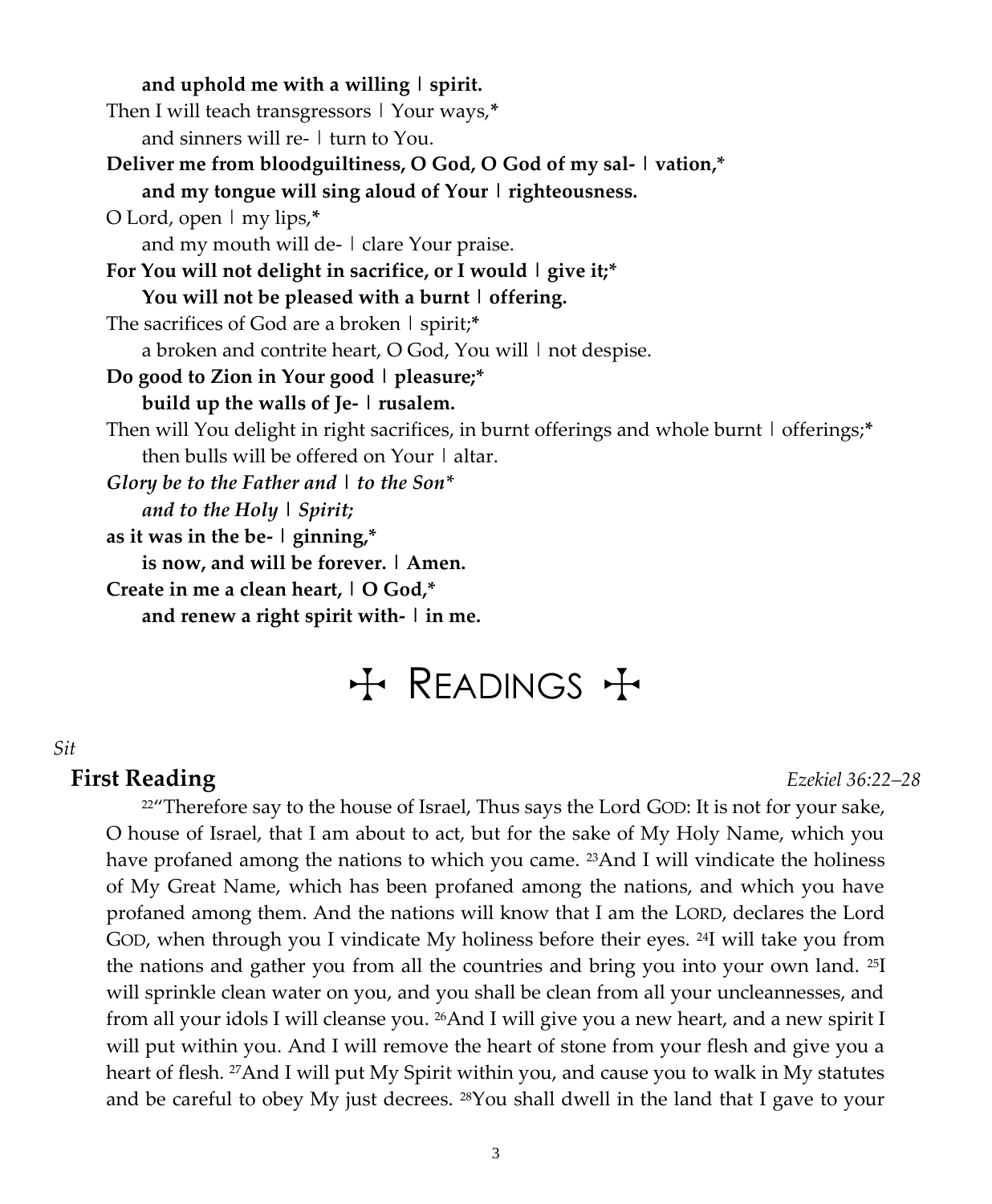fathers, and you shall be My people, and I will be your God.

- $\Box$  O Lord, have mercy on us.
- C **Thanks be to God.**

#### **Second Reading** *1 Peter 4:7–14*

*Beloved*: 7The end of all things is at hand; therefore, be self-controlled and sober-minded for the sake of your prayers. 8Above all, keep loving one another earnestly, since love covers a multitude of sins. *'Show hospitality to one another without grumbling*. <sup>10</sup>As each has received a gift, use it to serve one another, as good stewards of God's varied grace: <sup>11</sup>whoever speaks, as one who speaks oracles of God; whoever serves, as one who serves by the strength that God supplies—in order that in everything God may be glorified through Jesus Christ. To Him belong glory and dominion forever and ever. Amen.  $12$ Beloved, do not be surprised at the fiery trial when it comes upon you to test you, as though something strange were happening to you. 13But rejoice insofar as you share Christ's sufferings, that you may also rejoice and be glad when His glory is revealed. 14If you are insulted for the Name of Christ, you are blessed, because the Spirit of glory and of God rests upon you.

 $\Box$  O Lord, have mercy on us.

C **Thanks be to God.**

#### **Third Reading** *John 15:26–16:4*

<sup>26</sup>"But when the Helper comes, whom I will send to you from the Father, the Spirit of truth, who proceeds from the Father, He will bear witness about Me. <sup>27</sup>And you also will bear witness, because you have been with Me from the beginning.

<sup>1</sup> I have said all these things to you to keep you from falling away. <sup>2</sup>They will put you out of the synagogues. Indeed, the hour is coming when whoever kills you will think he is offering service to God. 3And they will do these things because they have not known the Father, nor Me. 4But I have said these things to you, that when their hour comes you may remember that I told them to you.

"I did not say these things to you from the beginning, because I was with you.

L O Lord, have mercy on us.

C **Thanks be to God.**

#### **Easter Responsory** *p. 222*

#### *Sit*

**Office Hymn** Christ Is the World's Redeemer *539*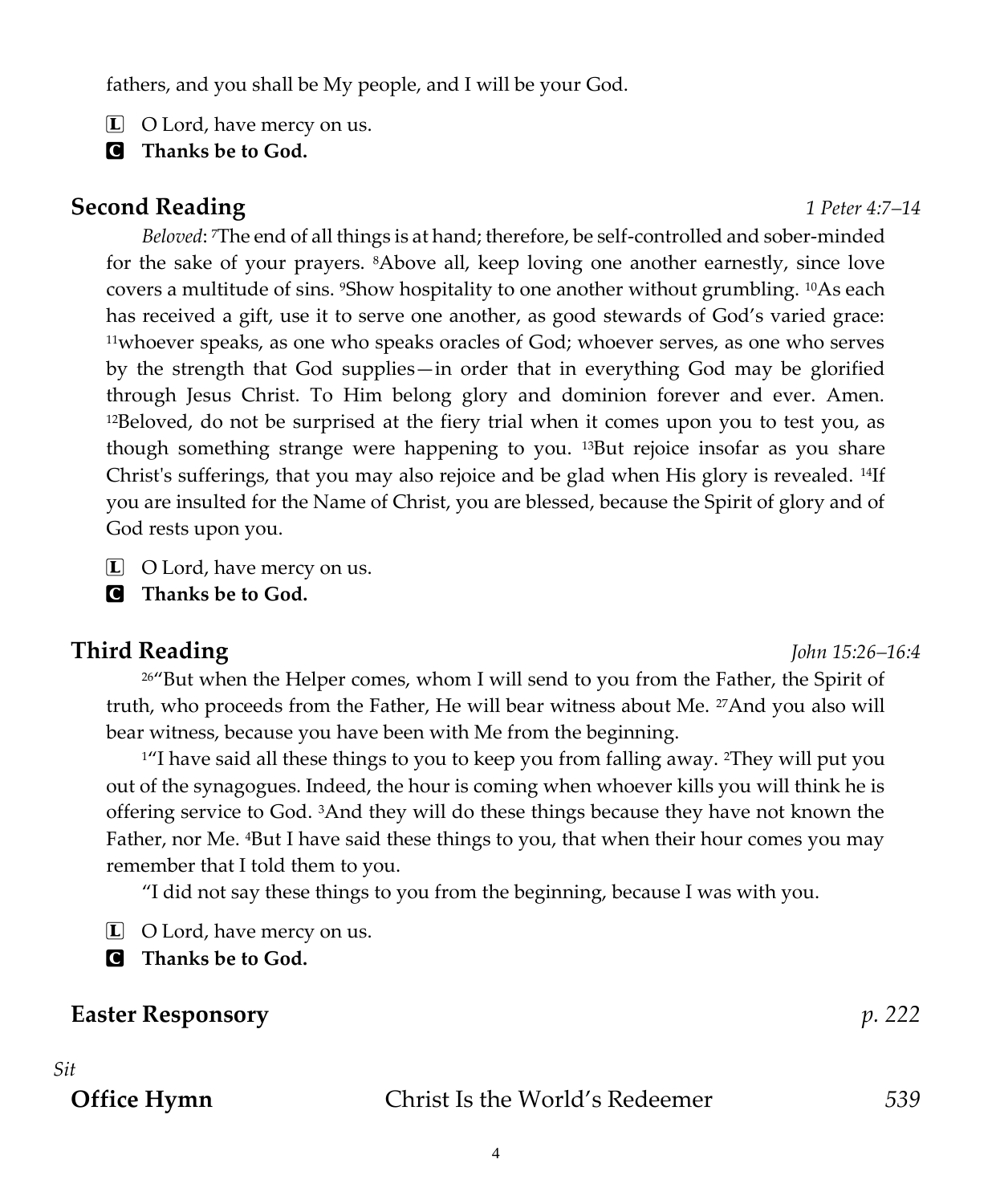#### **Sermon**

## + CANTICLE +

| Stand    |             |
|----------|-------------|
| Te Deum  | pp. 223–225 |
| Sit      |             |
| Offering |             |

+ PRAYER +

| Stand                     |                        |             |
|---------------------------|------------------------|-------------|
| Kyrie                     |                        | p. 227      |
| Lord's Prayer             |                        | 957         |
| <b>Collects</b>           |                        | pp. 227–228 |
| Benedicamus & Benediction |                        | p. 228      |
| Hymn                      | O God, My Faithful God | 696         |

#### **ST. PAUL LUTHERAN CHURCH**

6301 W. Indian School Road, Phoenix, Arizona 85033 | 623.846.2228 **Email:** [info@stpaullutheran-az.com](mailto:info@stpaullutheran-az.com) **Website:** [www.stpaullutheran-az.com](http://www.stpaullutheran-az.com/) Pastor Jeff Proctor, **Cell Phone: (260) 494-7622 Email:** [pastorproctor@hotmail.com](mailto:pastorproctor@hotmail.com) *"To Shine Forth the Light of God's Love into Our World"*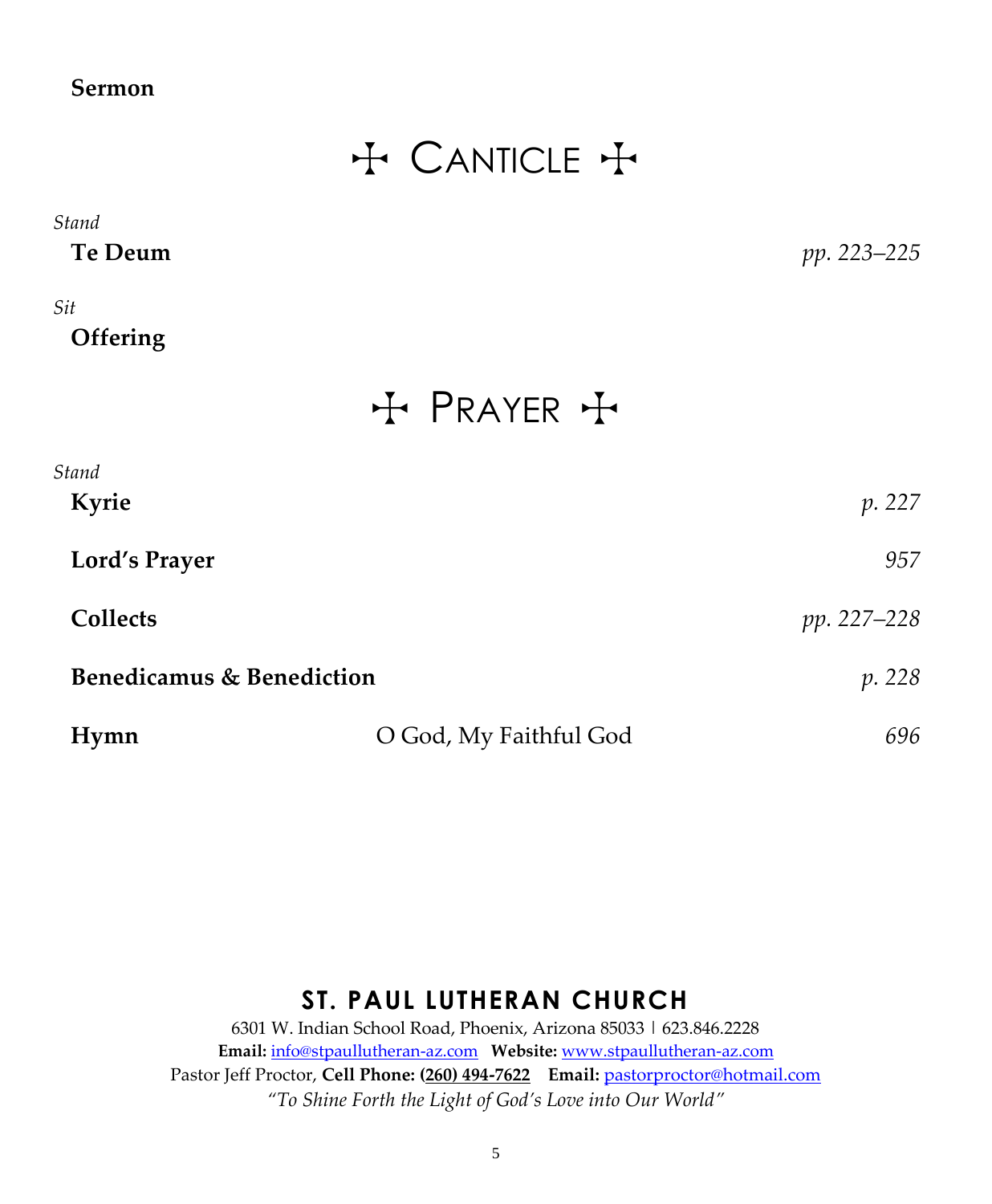# **BULLETIN NEWS**

### **THIS WEEK'S CALENDAR**

| Sunday, May 29    |                                           | Location     |
|-------------------|-------------------------------------------|--------------|
| $9:30$ am         | Matins                                    | Sanctuary    |
| 11:30am           | Adult Bible Class                         | Irmer Hall   |
|                   | Sunday School                             | Mueller Hall |
|                   | Rev. Proctor out of town, May 25 - June 1 |              |
| Monday, May 30    |                                           |              |
|                   | Church Office Closed                      |              |
| Wednesday, June 1 |                                           |              |
|                   | No Confirmation Class                     |              |
| Thursday, June 2  |                                           |              |
| $7:00$ pm         | Vespers                                   | Sanctuary    |
| Saturday, June 4  |                                           |              |
| 10:30am           | Matins                                    | Sanctuary    |
| 11:00am           | Elders' Meeting                           | Library      |
|                   |                                           |              |

#### **BIRTHDAYS**

05/29 – Sharon Cook 05/31 – Rose Tressler 05/31 – Steven Massey, *missionary family* 06/02 – Olivia Proctor

#### **PROMOTION AND GRADUATE RECOGNITION**

All are invited to Irmer Hall following the morning worship to share in Graduation Cake and to greet those being promoted/graduates who are with us today.

#### **PASTOR PROCTOR OUT OF TOWN**

Pastor Proctor will be out of town Wednesday, May 25 through Wednesday, June 1.

#### **SOLID, SERIOUS, SUBSTANTIVE**

Issues, Etc. is a radio talk show and podcast produced by Lutheran Public Radio in Collinsville, IL and hosted by LCMS Pastor Todd Wilken. This week's topics include: The Sexual Abuse Scandal in the Southern Baptist Convention; Harold Frank's WWII Story of Faith & Courage; Rep. Nancy Pelosi Denied Communion by an Archbishop; The Mind of Christ and more. You can listen at your convenience at [issuesetc.org,](https://r20.rs6.net/tn.jsp?f=001kvpVhej7xsM_KGiKedeYJr5GkPeD376IPqjpr81ql9ibsQXo2gUjBzNcvVusK4MVA96KlR5XxTesLfoKC-pbJf0LCZZe6kcJoiT4JBf1h9Z9sHjCIS7poh5XqB8SPc87FogbPVi2hTXHh8F1h3hF5g==&c=a5vwDOYLgszz_V3SqdQWftfCLgwmB_6g9OvFbquZ2FAx7ygJlZR7CQ==&ch=0RTBdMJFJ2ArjZ8GQesxaYBIX_b7OaidQsP-Qh2kZ0oDytyBPL_D1A==) the LPR mobile app and your favorite podcast provider.